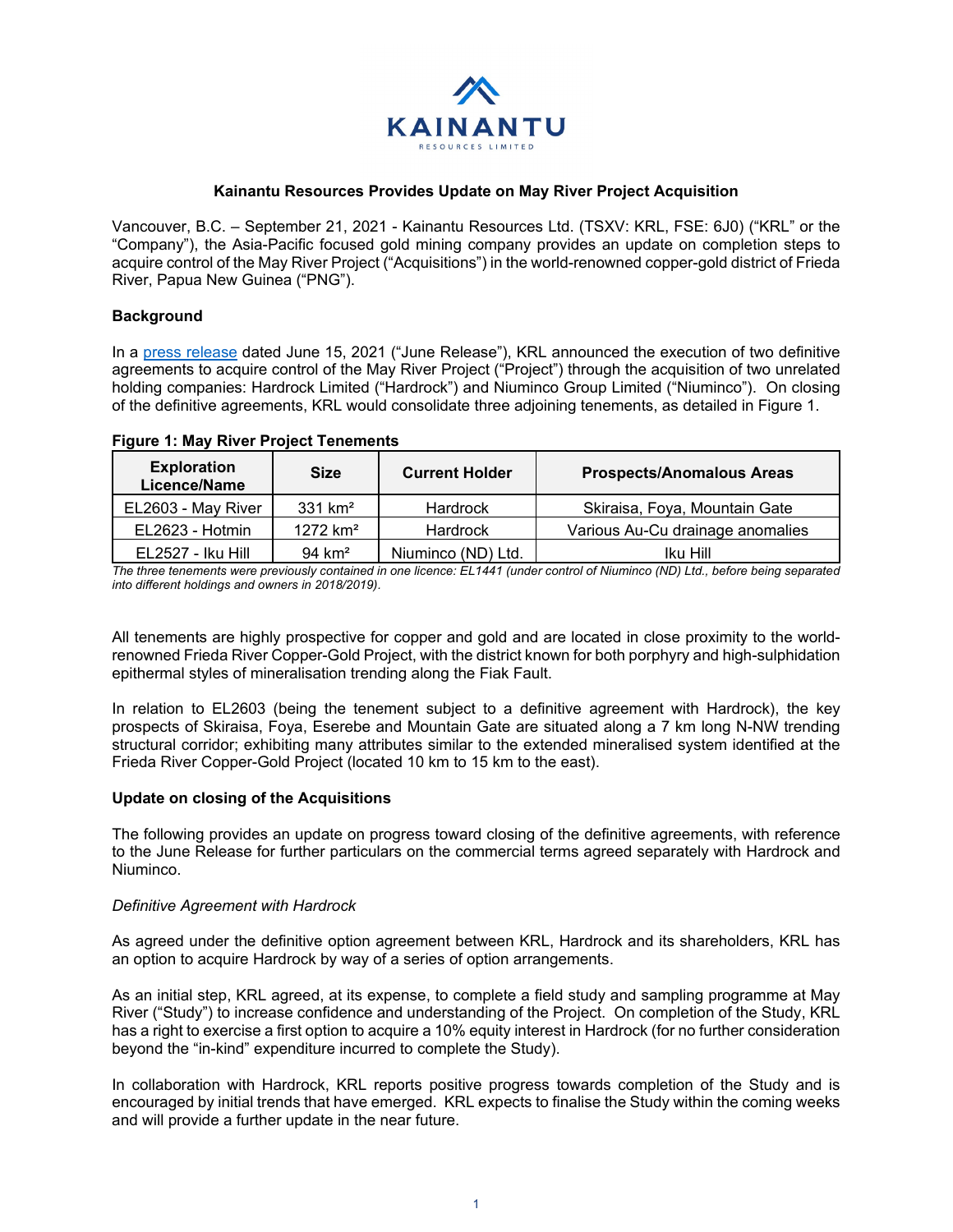

## *Definitive Agreement with Niuminco*

As detailed in the June Release, KRL entered into a definitive agreement with Niuminco and its related entities ("Niuminco Agreement") to indirectly acquire EL2527 and historic data in respect of the Project.

Under the Niuminco Agreement, a key condition precedent to closing remains confirmation to KRL's satisfaction as to the "good standing" of EL2527 (with Niuminco responsible for maintaining the currency of such tenement). In this regard, Niuminco has advised KRL that the PNG Minister for Mining has not consented to Niuminco's request for an extension of EL2527. Niuminco further advises that it has commenced steps to review this decision; and that EL2527 remains on foot pending a further determination.

The Niuminco Agreement has a sunset date of October 31, 2021 (or such further date as KRL may agree at its absolute discretion) for closing and satisfaction of conditions precedent (with Niuminco advising that it expects a resolution prior to this time on securing an extension of EL2527). KRL will continue to monitor any developments and provide a further update in due course.

## **Qualified Person**

The scientific and technical information disclosed in this release has been reviewed and approved by Graeme Fleming, B. App. Sc., MAIG, an independent "qualified person" as defined under National Instrument 43-101, *Standards of Disclosure for Mineral Projects*.

# **About KRL**

KRL is an Asia-Pacific focused gold mining company with two highly prospective gold projects, KRL South and KRL North, in a premier mining region, the high-grade Kainantu Gold District of PNG. Both of KRL's projects show potential to host high-grade epithermal and porphyry mineralisation, as seen elsewhere in the district. KRL has a highly experienced board and management team with a proven track record of working together in the region; and an established in-country partner.

### **Enquiries:**

### **Kainantu Resources**

Matthew Salthouse, Chief Executive Officer (Tel: + 65 8318 8125) Callum Jones, Corporate Development Co-ordinator (Tel: + 61 450 969 697) Email: [info@krl.com.sg](mailto:info@krl.com.sg)

### **For further information please visit<https://kainanturesources.com/>**

*Disclaimer and Forward-Looking Information Mineralization hosted on adjacent and/or nearby properties is not necessarily*  indicative of mineralization hosted on the Company's property. The data disclosed in this release relating to drilling results is historical *in nature. Neither the Company nor a qualified person has yet verified this data and therefore investors should not place undue reliance on such data, and no representation or warranty, express or implied, is made by the Company, its affiliated companies, or any other person as to its fairness, accuracy, completeness, or correctness. This release contains forward-looking statements, which relate to future events or future performance and reflect management's current expectations and assumptions. Such forward-looking statements reflect management's current beliefs and are based on assumptions made by and information currently available to the Company. All statements, other than statements of historical fact, are forward-looking statements or information. Forward-looking statements or information in this news release relate to, among other things: expectations regarding completion of the Acquisitions, including timing, the results of the Study and further exploration activities on the Project, the valuation of Hardrock, receipt of necessary regulatory approvals and the formulation of plans for drill testing; and the success related to any future exploration or development programs. These forward-looking statements and information reflect the Company's current views with respect to future events and are necessarily based upon a number of assumptions that, while considered reasonable by the Company, are inherently subject to significant operational, business, economic and regulatory uncertainties and contingencies. These assumptions include; success of the Company's projects; prices for gold remaining as estimated; currency exchange rates remaining as estimated; availability of funds*